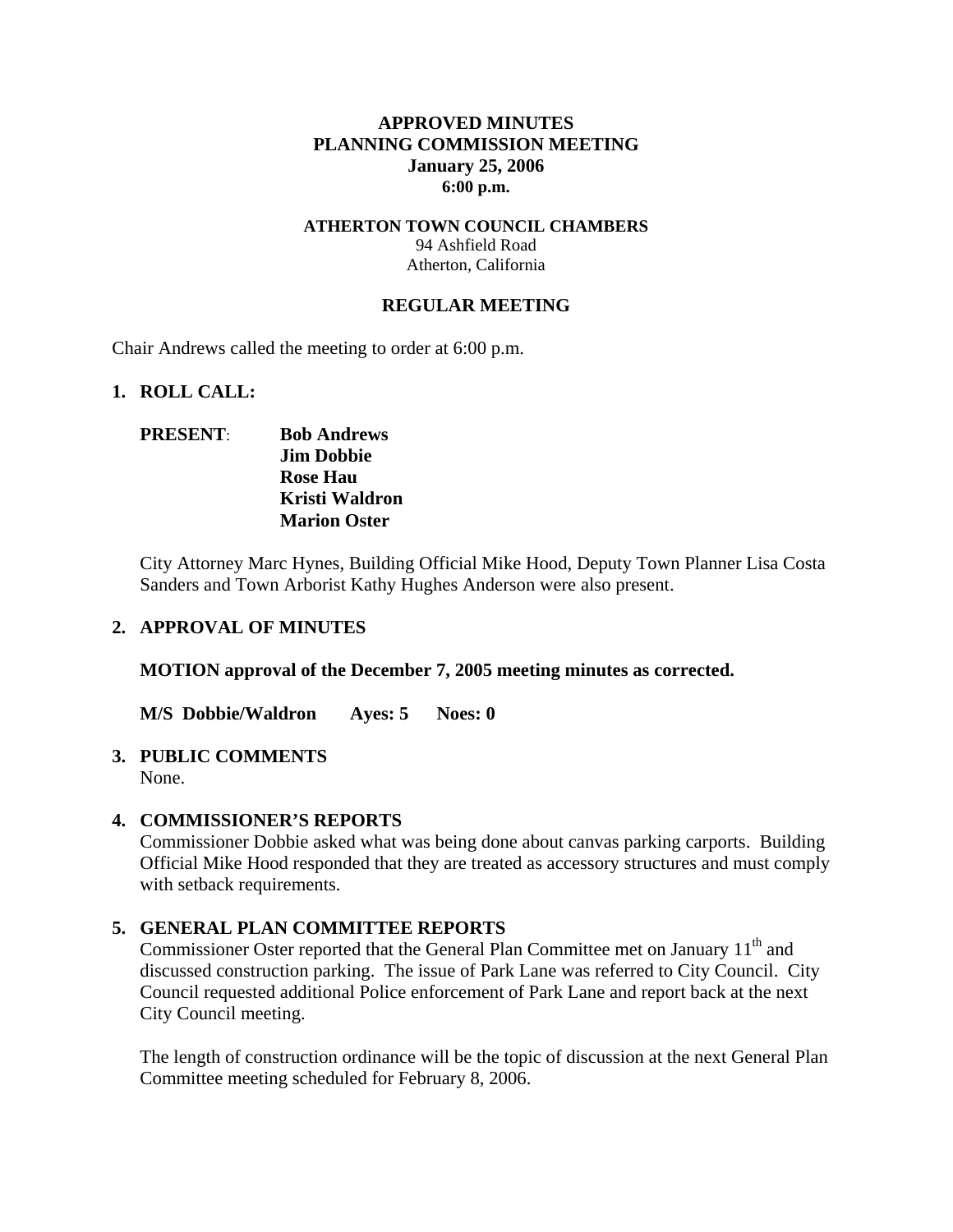January 25, 2006 Planning Commission Minutes Page -2-

#### **6. NEW BUSINESS**

None.

### **7. STAFF REPORTS**

Lisa Costa Sanders reported on the following City Council action;

- The City Council rejected a proposal to study senior housing at the Town facilities.
- A Historical Workshop is scheduled for February 21, 2006 at 6:00 p.m. to discuss preparation of a preservation Ordinance.
- The Council appointed Jerry Carlson to fill the vacant Council seat.

### **PUBLIC HEARINGS**

**8. Heritage Tree Removal Permit – 98 Deodora Drive**– Heritage tree removal request to allow the removal of one heritage tree. Atherton Municipal Code section 8.10.

Lisa Costa Sanders presented the staff report and noted the reasons outlined in the staff report to support the removal of the heritage tree due to the condition of the tree.

Kathy Hughes Anderson stated that the health of the tree canopy is not a true indication of the overall health or safety of the tree.

Mark Harrington stated that he is working on a new home design and indicated that he was initially designing the home around the tree. Mr. Harrington further expressed concern with the potential failure of the tree when he received the arborist report.

What plans are there for trees #6 and #11?

Dolly Champsi, applicant, stated her intent to save trees #6 and #11. Ms. Champsi further stated her intent to take care of the other trees and has already trimmed the trees that were neglected for many years.

Evan Collins, 78 Deodora, stated that he could not object since the tree is within the buildable area. Mr. Collins requested notification on staff issued tree removal permits and basis for removal.

### CLOSED PUBLIC HEARING

### **MOTION to approve the removal of the heritage tree at 98 Deodora Drive based on the following finding and with the following additional condition:**

### **M/S Oster/Dobbie Ayes: 5 Noes: 0**

### **Finding:**

1. The removal of the tree would not be contrary to the purpose and intent of the Atherton General Plan.